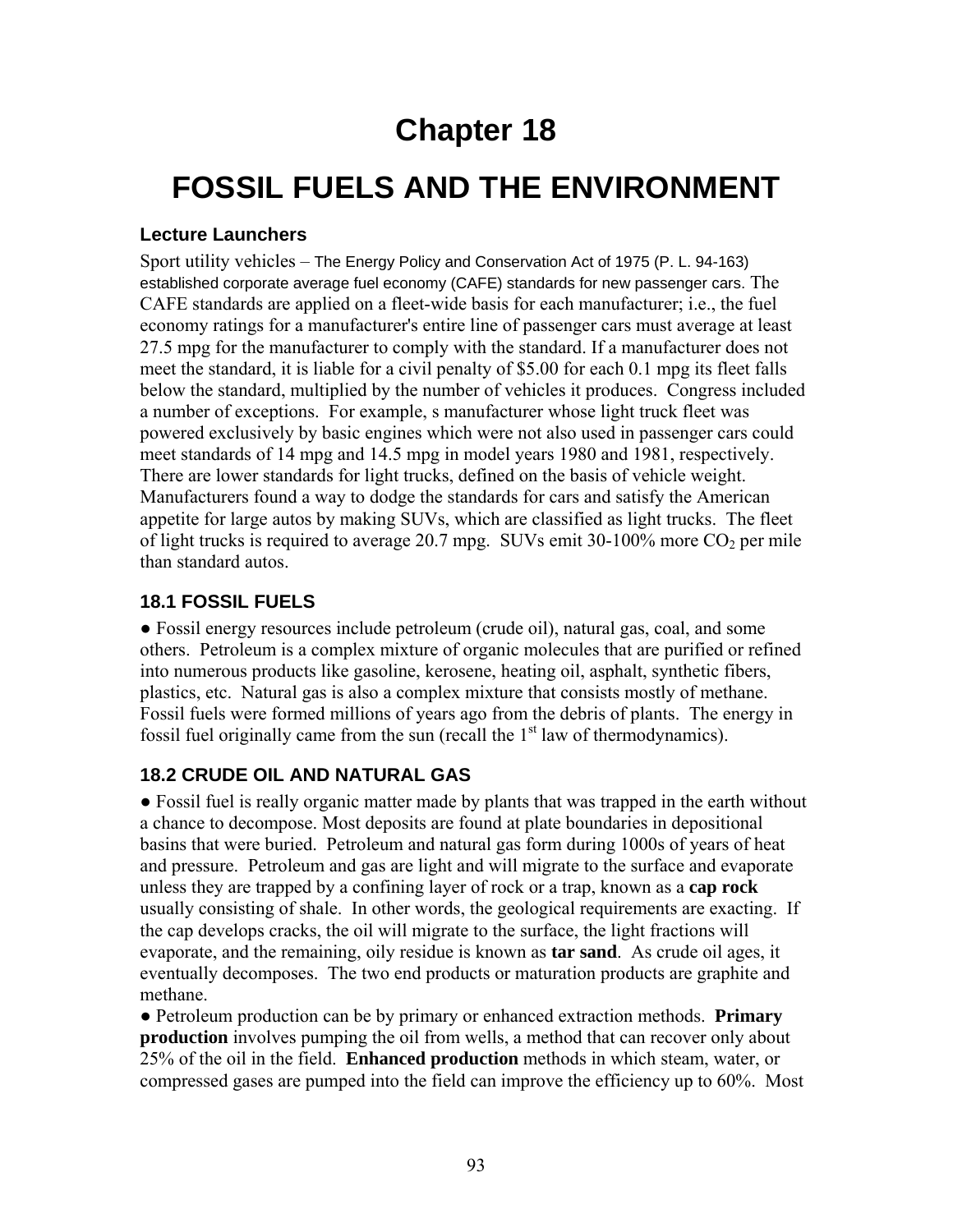known reserves are located in only a few fields. One percent of all fields contains 65% of the oil, and the largest is located in the Middle East.

• Oil in the  $21<sup>st</sup>$  century – At present production rates, petroleum will last only a few decades. Consider the following signs:

1. We are approaching the time when 50% of total crude oil from known fields is gone.

2. Proven reserves are about 1 trillion barrels. World consumption is 27 billion barrels/yr.  $(10^{12}/27 \times 10^9)/y = 37$  yr). Forecasts predict the amount of oil that may ultimately be recoverable is in the order of 2-3 trillion barrels.

3. U.S. oil reserves will be gone by 2090, world oil will be gone by about 2100. 4. Oil exploration will end when the energy cost of exploration approaches the energy content of the discoveries.

● Natural gas is a complex mixture of organic gases (e.g. propane) that consists mostly of methane. World reserves of NG, about  $155$  trillion  $m<sup>3</sup>$ , will be gone in 70 years. Improvements in extraction of NG from know fields accounts for most growth of NG reserves is the U.S. DOE estimates that the current recoverable NG reserves in the U.S. are 11 trillion  $m^3$ . They estimate that an additional 19.5  $m^3$  are undiscovered. At current rates of consumption in the U.S.  $(0.61 \text{ trillion m}^3/\text{yr}, 2000 \text{ U.S. Statistical Abstracts})$ , the known reserves will be depleted in 18 years. Of course the depletion time will be greater because of imported NG and because new supplies (up to  $19.5 \text{ m}^3$ ) will come on line. However, even allowing for undiscovered reserves, it appears that NG reserves will be gone during this century.

● Coat-bed methane – There is a considerable amount of methane associated with coal beds that can be tapped by drilling. The technology is developing. There are significant problems with the disposal of polluted water that is produced when the methane is recovered.

● Methane hydrates are found on the ocean floor in areas where deep, cold water under intense pressure has trapped methane within an ice lattice. This is a potentially large energy source, greater than all then known oil, NG and coal reserves. However, these deposits occur at great depths (>1 km), and the technology does not currently exist for extracting methane hydrates.

● Environmental effects of oil and NG arise from processes associated with the extraction and refining stages, and the delivery and use stages. In the recovery stage there is a land-use impact, pollution of surface water from leaks and accidents, release of hydrocarbons to the atmosphere, land subsidence (an issue in the Mississippi River delta), and other impacts.

## **18.3 COAL**

● Coal is the world's largest conventional source of fossil fuel (See table 18.1). There are different types of coal that vary greatly in energy and sulfur content. The high sulfur content of some types of coal pollute the atmosphere.

• Open pit and strip mines are surface mining processes in which the overlying soil and rock is stripped off to reach the coal. This accounts for over ½ of the coal mining in the U.S. The environmental impacts are severe. They range from acid mine drainage to outright elimination of whole landscapes. Land reclamation practices required by law vary by site. Underground coal mining accounts for 40% of coal production in the U.S.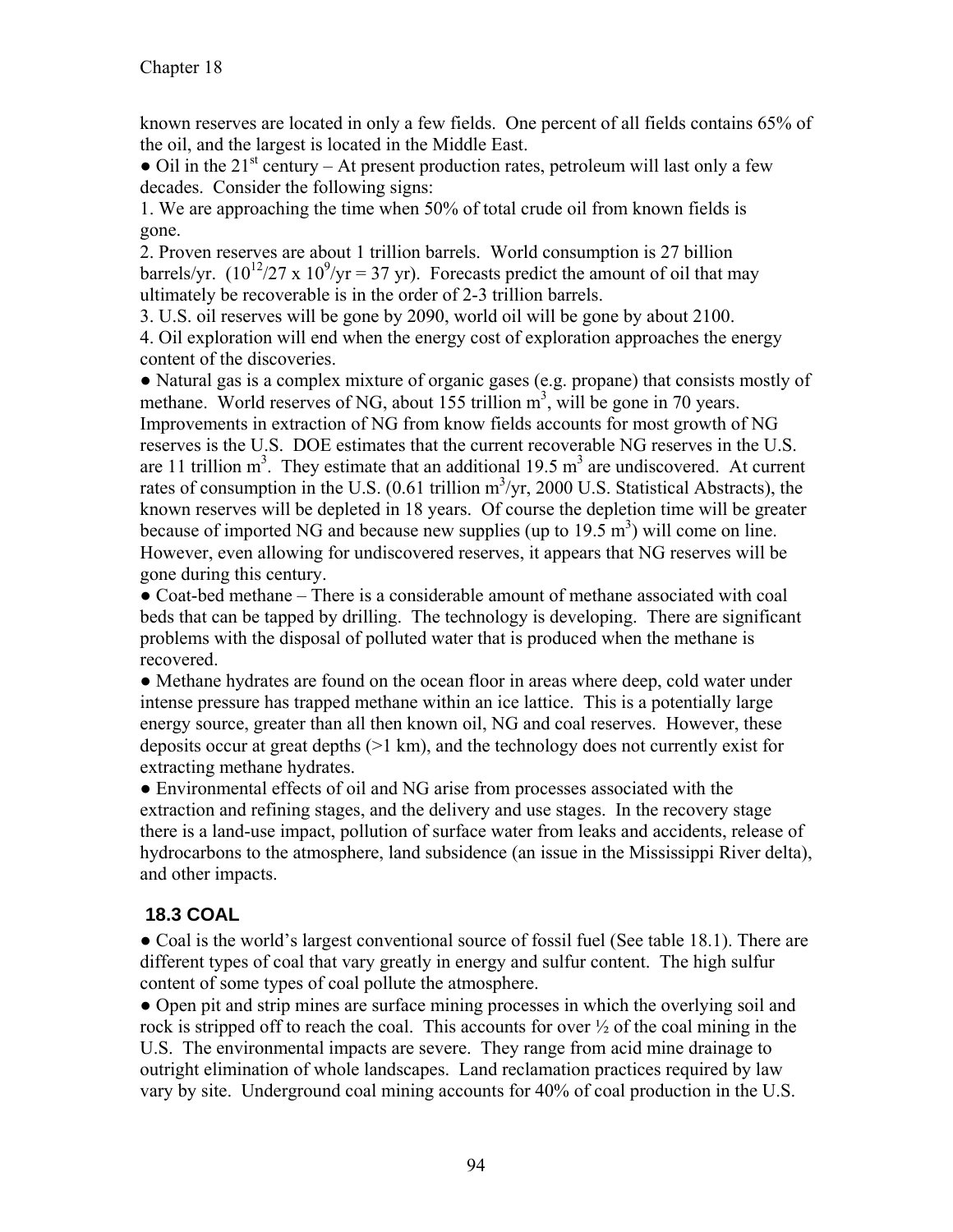This method also produces acid mine drainage from the mine tailings and sometimes coal fires that burn for decades.

• The transport of coal, usually by train, from the mines to electric power plants also has environmental costs and energy costs that reduce the efficiency.

• The future of coal – Coal accounts for about 60% of the electrical energy production in the U.S., about 25% of toal energy consumption, and about 90% of total energy reserves. Clean air legislation has forced utilities to seek cleaner types of coal and new technologies to remove pollutants before the coal is combusted and before the combustion products are released to the atmosphere. Coal is a lower quality of energy than the liquid and gaseous forms of fossil fuels, and it has a much greater environmental impact. As oil and NG supplies become limiting, the pressure to consume more coal will increase.

● Allowance trading – The DPA grants utility companies tradable allowances for polluting. This is a market approach to regulating pollution. For example, they are allowed to release a given amount of sulfur dioxide. If they release less than their allotment, they are allowed to sell the credits. This provides an incentive to use clean technology.

## **18.4 OIL SHALE AND TAR SANDS**

●Oil shale is a sedimentary rock containing a type of organic matter called kerogen. When heated to 500 C the shale yields up to 60 liters of oil per ton of shale. This is one of the **synfuels**. There are large deposits of oil shale in Colorado, Utah and Wyoming. Oil shale is not yet economically viable, and the environmental costs of developing oil shale are huge. Edward Teller once advocated using nuclear explosives to mine the oil shale. Quoting Teller: "*What you can do here is to drill down under the shale, blow up a nuclear explosive, maybe 50 kt., maybe 100 kt. There would be an earthquake on the surface, so you better move the people out. But it is a desert area where for one shot you have to move out maybe 50 people. And the damage found afterwards in the few buildings is quite small. It's a moderate earthquake, not a very big one*."

● Tar sands are sedimentary rocks or sands impregnated with tar oil asphalt, or bitumen. The oil in tar sand is recovered by mining the sand and extracting the oil with hot water. Some 75% of the world's known tar sand deposits are in the Athabasca Tar Sands near Alberta. Current production of the Athabasca Tar Sands is about 10% of North American oil production. Again, the environmental cost is enormous.

## **A CLOSER LOOK: THE ARCTIC NATIONAL WILDLIFE REFUGE**

● The Arctic National Wildlife Refuge (ANWR) on the North Slope of Alaska is one of the few pristine wilderness areas remaining in the world. The USGS estimates that the ANWR may hold 3 billion bbl of oil. The Bush administration and oil industry favor drilling for this oil. Environmentalists are opposed. There are valid arguments on both sides of the argument. Regardless of the environmental impacts, which are debatable, one must ask if this oil is more valuable to the nation now, or whether the value of this resource will increase with time. This is a question of short-term profit versus long-term investment.